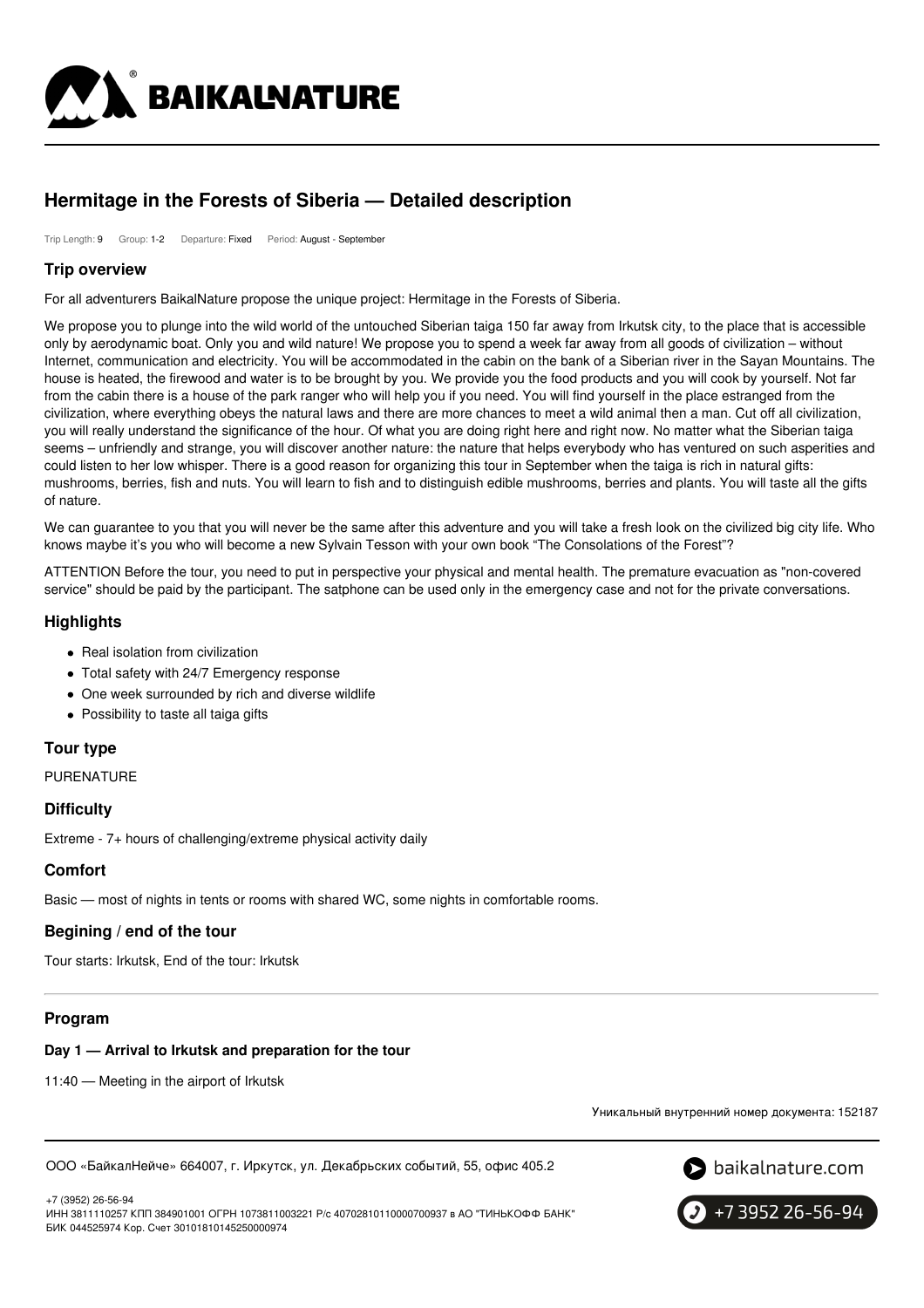

- 13:00 Lunch in the hotel (Not included)
- 14:00 Meeting with your guide at the hotel's reception
- 19:00 Dinner (Not included)
	- Overnight at the hotel

Hotels: Accommodation in the hotel Angara, Twin standard room Comfort: Comfortable accommodation, WC and bath / shower in room

#### **Day 2 — To the starting point by speed boat**

- 08:00 Breakfast in the hotel
- 09:00 Transfer to the Razdolye village
- 11:00 Transfer to your cabin by boat
- 13:00 Lunch (picnic)
- 15:00 Landing on the bank
- 19:00 Dinner

Overnight in the camp

Hotels: Taiga shelter, Taiga cabin Comfort: Simple comfort accommodation, toilet outdoors, banya

#### **Day 3 — First day of the hermitage**

- 08:00 Breakfast
- 09:00 Unity with nature
- 13:00 Lunch
- 15:00 Time at leisure
- 19:00 Dinner

Overnight in the camp

Hotels: Taiga shelter, Taiga cabin Comfort: Simple comfort accommodation, toilet outdoors, banya

## **Day 4 — Fishing on the Kitoy river**

- 09:00 Breakfast
- 10:00 Fishing
- 13:00 Lunch
- 19:00 Dinner

Overnight in the camp

Hotels: Taiga shelter, Taiga cabin Comfort: Simple comfort accommodation, toilet outdoors, banya

#### **Day 5 — The gifts of nature**

- 09:00 Breakfast
- 10:00 Gathering of the berries and mushrooms
- 13:00 Lunch
- 19:00 Dinner

Overnight in the camp

Hotels: Taiga shelter, Taiga cabin Comfort: Simple comfort accommodation, toilet outdoors, banya

#### **Day 6 — Alone in the Siberian taiga**

Уникальный внутренний номер документа: 152187

ООО «БайкалНейче» 664007, г. Иркутск, ул. Декабрьских событий, 55, офис 405.2



+7 (3952) 26-56-94 ИНН 3811110257 КПП 384901001 ОГРН 1073811003221 Р/с 40702810110000700937 в АО "ТИНЬКОФФ БАНК" БИК 044525974 Кор. Счет 30101810145250000974

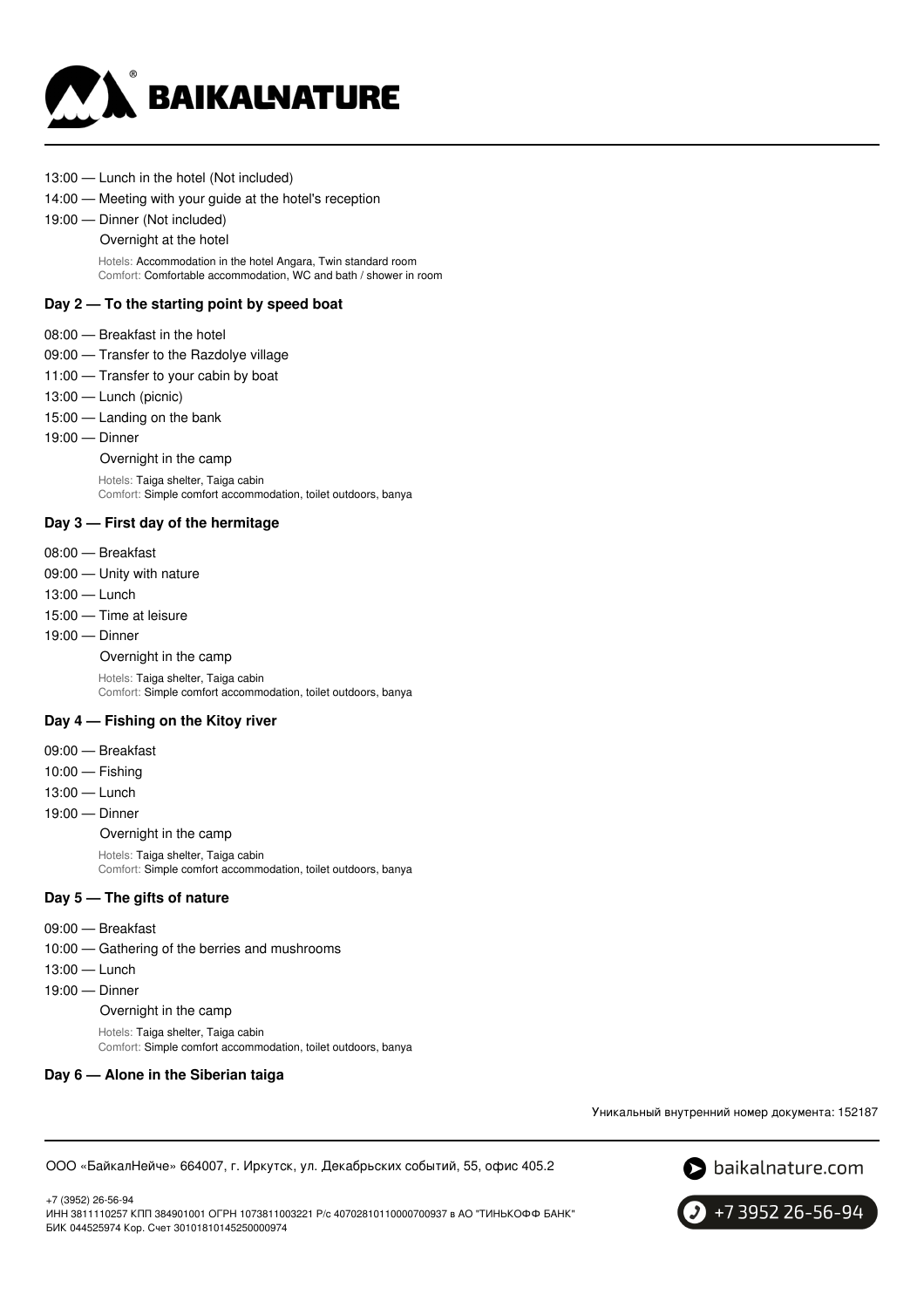

| 09:00 - Unity with nature<br>09:00 - Breakfast<br>$13:00$ - Lunch<br>$19:00$ - Dinner<br>Overnight in the hut<br>Hotels: Taiga shelter, Taiga cabin<br>Comfort: Simple comfort accommodation, toilet outdoors, banya |
|----------------------------------------------------------------------------------------------------------------------------------------------------------------------------------------------------------------------|
| Day $7-$ The last day in the taiga                                                                                                                                                                                   |
| $09:00$ - Breakfast<br>$10:00$ - Fishing<br>$13:00 -$ Lunch<br>$19:00$ – Dinner<br>Overnight in the camp<br>Hotels: Taiga shelter, Taiga cabin<br>Comfort: Simple comfort accommodation, toilet outdoors, banya      |
| Day 8 – Return to Irkutsk                                                                                                                                                                                            |
| 09:00 - Breakfast<br>10:00 — Departure by speed boat to Razdolye village<br>$12:00$ — Lunch (picnic)<br>14:00 - Transfer to Irkutsk<br>16:00 – Arrival and accommodation in the hotel<br>$19:00$ – Dinner            |

Overnight in the hotel Hotels: Accommodation in the hotel Angara, Twin standard room

Comfort: Comfortable accommodation, WC and bath / shower in room

## **Day 9 — End of the programme**

07:00 — Transfer to the airport

09:00 — Breakfast in the hotel

## **Departures**

| 145200.00 RUB<br>28.08.2022<br>05.09.2022 | <b>Start</b> | End | <b>Basic price per person</b> |
|-------------------------------------------|--------------|-----|-------------------------------|
|                                           |              |     |                               |

## **Note**

The price of the tour includes Accident insurance for persons under 75 years.

## **What's included**

Уникальный внутренний номер документа: 152187

ООО «БайкалНейче» 664007, г. Иркутск, ул. Декабрьских событий, 55, офис 405.2





+7 (3952) 26-56-94 ИНН 3811110257 КПП 384901001 ОГРН 1073811003221 Р/с 40702810110000700937 в АО "ТИНЬКОФФ БАНК" БИК 044525974 Кор. Счет 30101810145250000974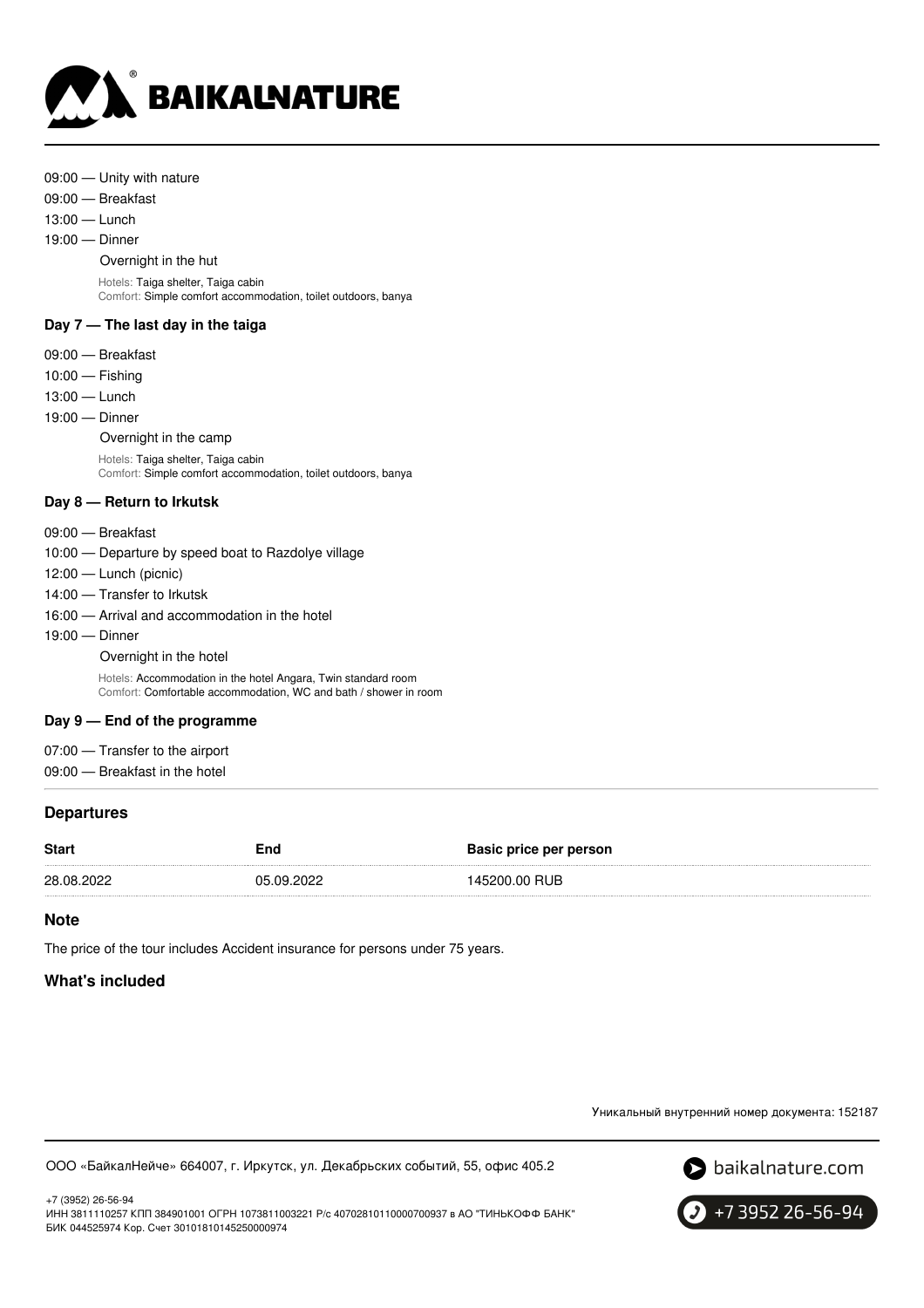

#### **Price includes**

- Transport as per itinerary
- Accident insurance
- Accommodation as per itinerary
- Reserves and national parks entrance permissions
- Transfer from airport / railway station on first day
- Transfer to airport / railway station on last day
- Russian-speaking guide services
- Sleeping bag rental
- Meals according to the program

### **Recommended checklist**

#### Sunglasses

Raincoat or wind and waterproof shell jacket (with hood !) POLARTEC or similar pullover Long sleeve shirts or sweatshirts **Shorts** T-shirts Socks Cap or hat to protect against sun Comfortable walking shoes (like Vibram or similar) Headlamp Sunscreen for skin and lips Flask Flip-flops for banya Sewing kit Bath towel Swimsuit Important travel documents: Passport and visa, original or electronic airplane tickets (with a sets of photocopies kept separately), bank card Wipes Antibacterial hand gel

## **Meals**

If you are a vegetarian or have any particular preferences, please let us know, so we could adapt the menu.

### **Visa**

You need a tourist visa to travel to Russia. It can be issued for a maximum period of 30 days. Your passport has to be valid for at least six months after the expiry date of your visa and to have at least two blank pages.

**Price does not include**

Airline tickets

• Personal expenses and tips

Visa fees and travel insurance

BaikalNature offers visa support and has created "BaikalNature letter of invitation" package. If you buy a BaikalNature tour, this package is absolutely free; when you buy any other BaikalNature service, you will have to pay for this package. For more information please conact your nearest Russian Embassy or Visa Application Center.

### **Money**

The Russian currency is ruble. In all cities and many large villages of Russia, you can easily withdraw rubles, using a Visa or MasterCard, from ATMs, located in banks, department stores or hotel lobbies, some of them are open 24 hours a day. If you have euros or dollars with you, exchange offices will allow you to change them easily in the cities, seldom in the countryside. However, it can be difficult to exchange

Уникальный внутренний номер документа: 152187

ООО «БайкалНейче» 664007, г. Иркутск, ул. Декабрьских событий, 55, офис 405.2



+7 (3952) 26-56-94 ИНН 3811110257 КПП 384901001 ОГРН 1073811003221 Р/с 40702810110000700937 в АО "ТИНЬКОФФ БАНК" БИК 044525974 Кор. Счет 30101810145250000974